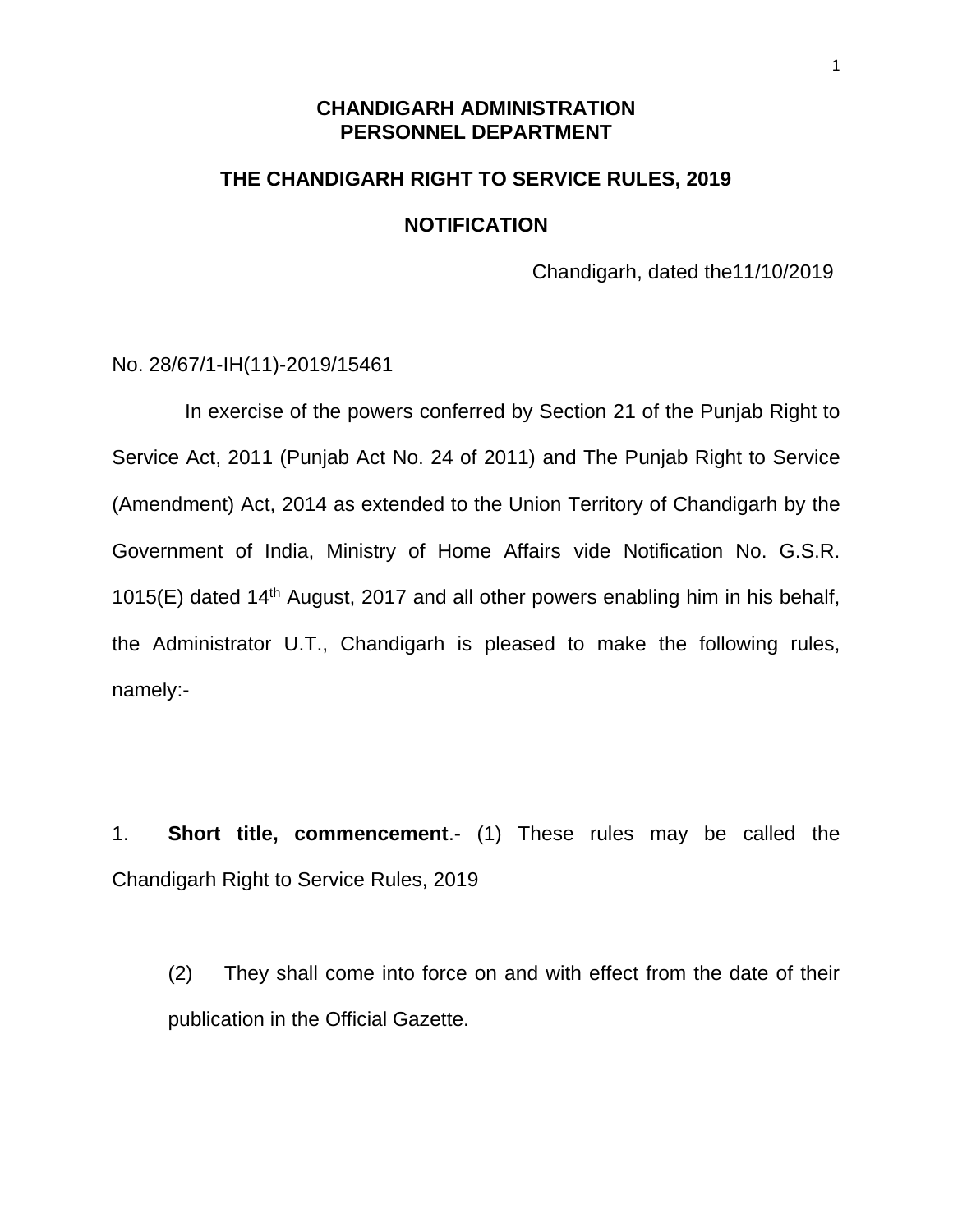2. **Definitions**:-(1) In these Rules, unless the context otherwise requires:

(a) 'Act' means the Punjab Right to Service Act, 2011 (further amended in 2014) as extended to the Union Territory of Chandigarh

(b) 'Prescribed Format' means formats of application/ appeal/ record maintenance etc. prescribed along with these Rules or displayed by the respective departments on their websites for delivering a notified service under the Act;

(c) 'Commission' means the Chandigarh Right to Service Commission.

(2) The meaning of words and explanations which have been used in these Rules but not defined shall be that which has been given to them in the Act.

3. **Power of Designated Officer to authorize for receiving the applications:**- The Designated Officer shall have the power to authorize by order any of his/her subordinate officer/staff for receiving the applications and giving acknowledgement. Similarly, the officials may be authorized for receiving the applications and give acknowledgements in e-sampark centres/ Help-desks setup in respective offices.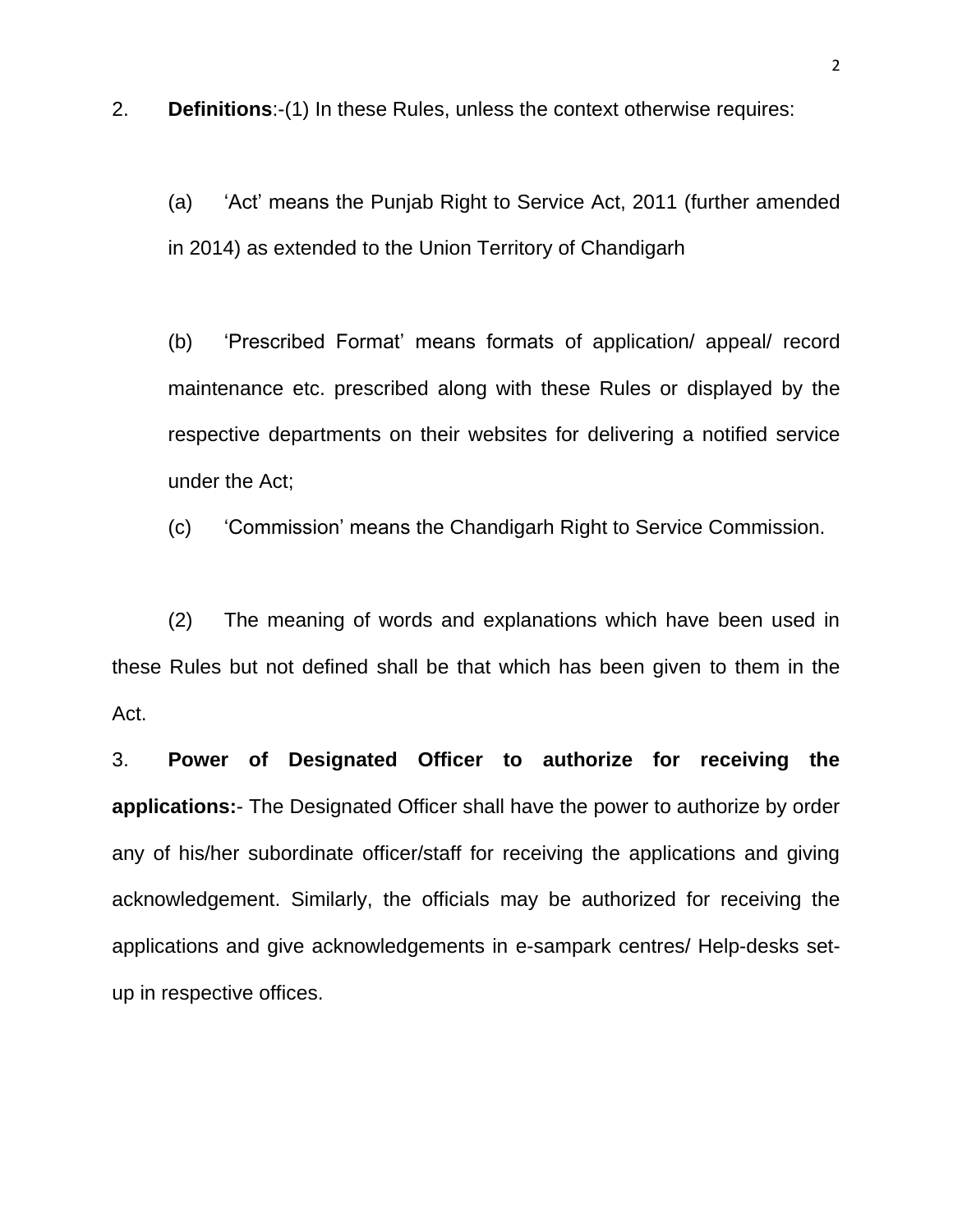### 4. **Record of Service & the Application Format:-**

#### *Section 5 (3)*

(1) The record of service applied for shall be maintained by the Designated Officer in **Form 'A'**.

(2) The Administrative Department concerned shall prepare an Application Form for every Service along with a check list of the documents required to be enclosed therewith, as early as possible, but latest within 30 days of notification of these rules and/or the public(s) under the Act.

### 5. **Receipt and acknowledgement of application**:-

(1) An eligible person shall make an application for delivery of service to the Designated Officer either personally or through email or registered post or e-sampark/ Help-desks duly addressed to the aforesaid Designated Officer.

(2) If such an application is found complete in all respects, the Designated Officer shall acknowledge the receipt therof in a prescribed Forms(s) provided by the respective departments for each service;

Provided that if any document required for delivery of service has not been enclosed with the application by the applicant, the same shall be clearly mentioned in the acknowledgement slip by the Designated Officer to enable the applicant to make his application complete in all respects;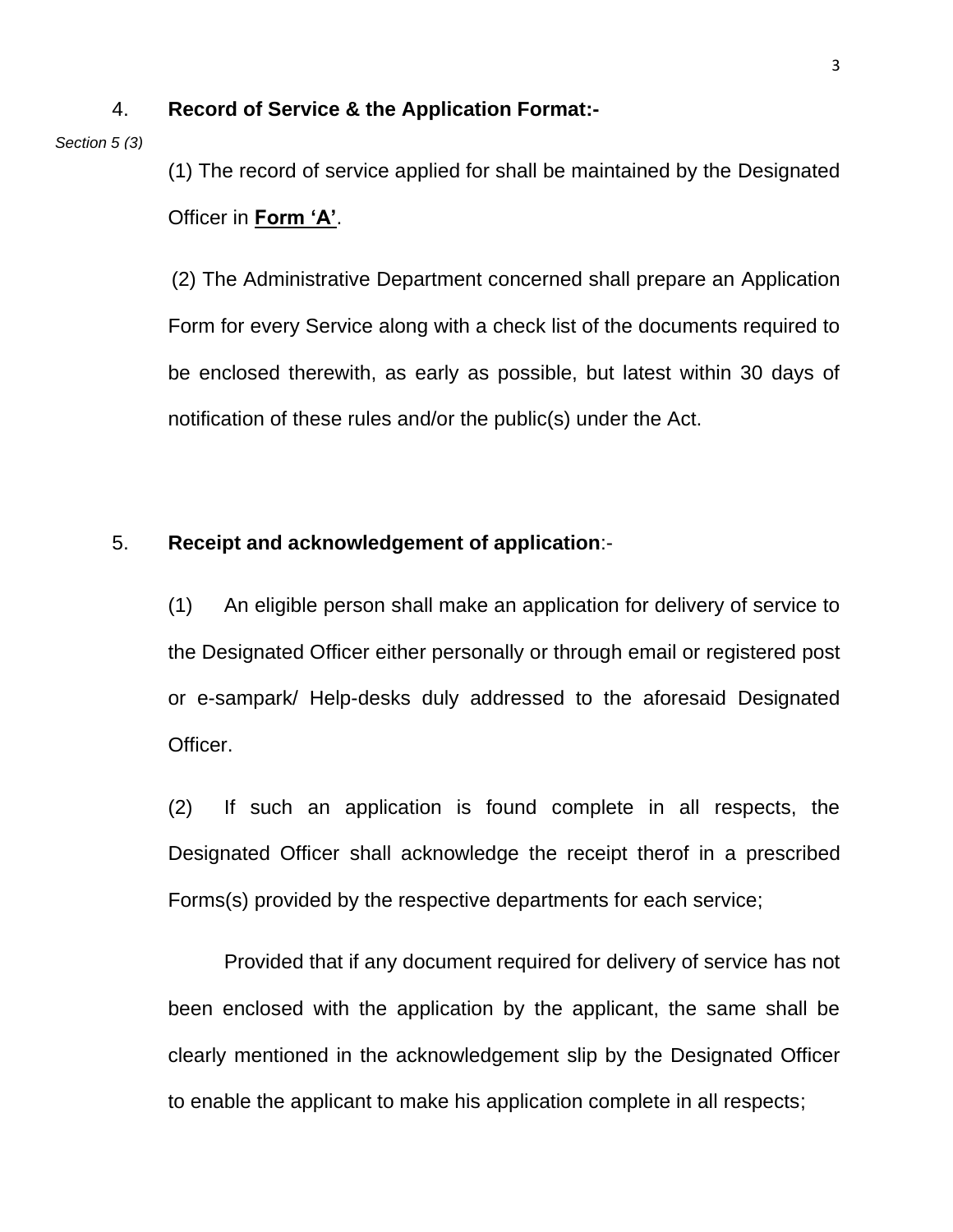Provided further that the Designated Officer shall not raise objections on such an applications in a piecemeal manner;

Provided further that the time-limit specified for delivery of service in such cases shall commence from the date when the applicant supplies all the deficient documents mentioned in the acknowledgement.

6. **Denial or delay in delivery of service:-** In the event a service is denied or delayed, the Designated Officer shall communicate to the applicant :

(a) the reasons for such denial or delay;

(b) The period within which an appeal against such denial or delay can be preferred; and

(c) The particulars, including all available contact information, of the relevant first appellate authority.

7. **Public holidays not to be included in the stipulated time limit: -** Public holidays shall not be included in the stipulated time limit for providing the services. Thus, actual time limit shall be sum of the total working days specified and the number of public holidays. In case of service sought from e-sampark centres/ Help-desks, an additional period of two days shall be added to the stipulated time limit.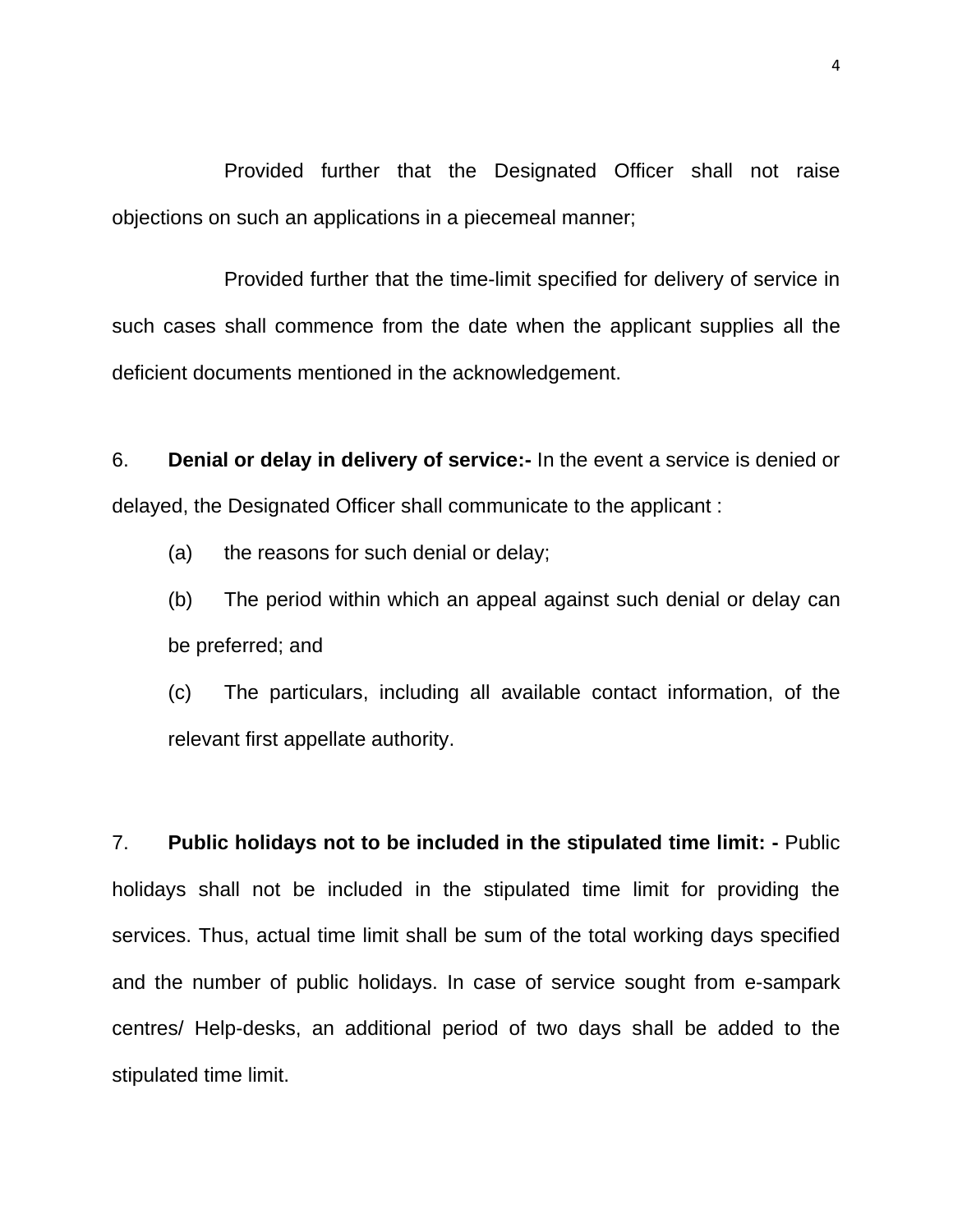*Section 11*

(i) All information relating to the various public services, their time-limits, application forms and the requisite documents, shall be put on their websites and also, if feasible, outside the offices or any other conspicuous place in the office area, by the respective departments.

8. **Display of information on Website of the Department:-**

(ii) In the event of non-display of such information in the public domain, the Second Appellate Authority or the Commission shall be competent to initiate appropriate action against the concerned Designated Officer.

9. **Fee for Application/ Appeal/ Revision:-** No fee shall be levied for making an application/ appeal/ revision under the Act except the statutory fee, if any, prescribed under relevant Acts/ Rules of the respective departments.

### 10. **Process of communicating the information about hearing/ order:-**

(1) Intimation about hearing of the case or passing of the order shall be made to the applicant in the following order of preferred modes of communication:-

- (i) E-mail address provided in the application/ appeal form
- (ii) On the phone number (SMS); record thereof to be made on the case file
- (iii) Personally, if the applicant is present himself, against a signature of note taken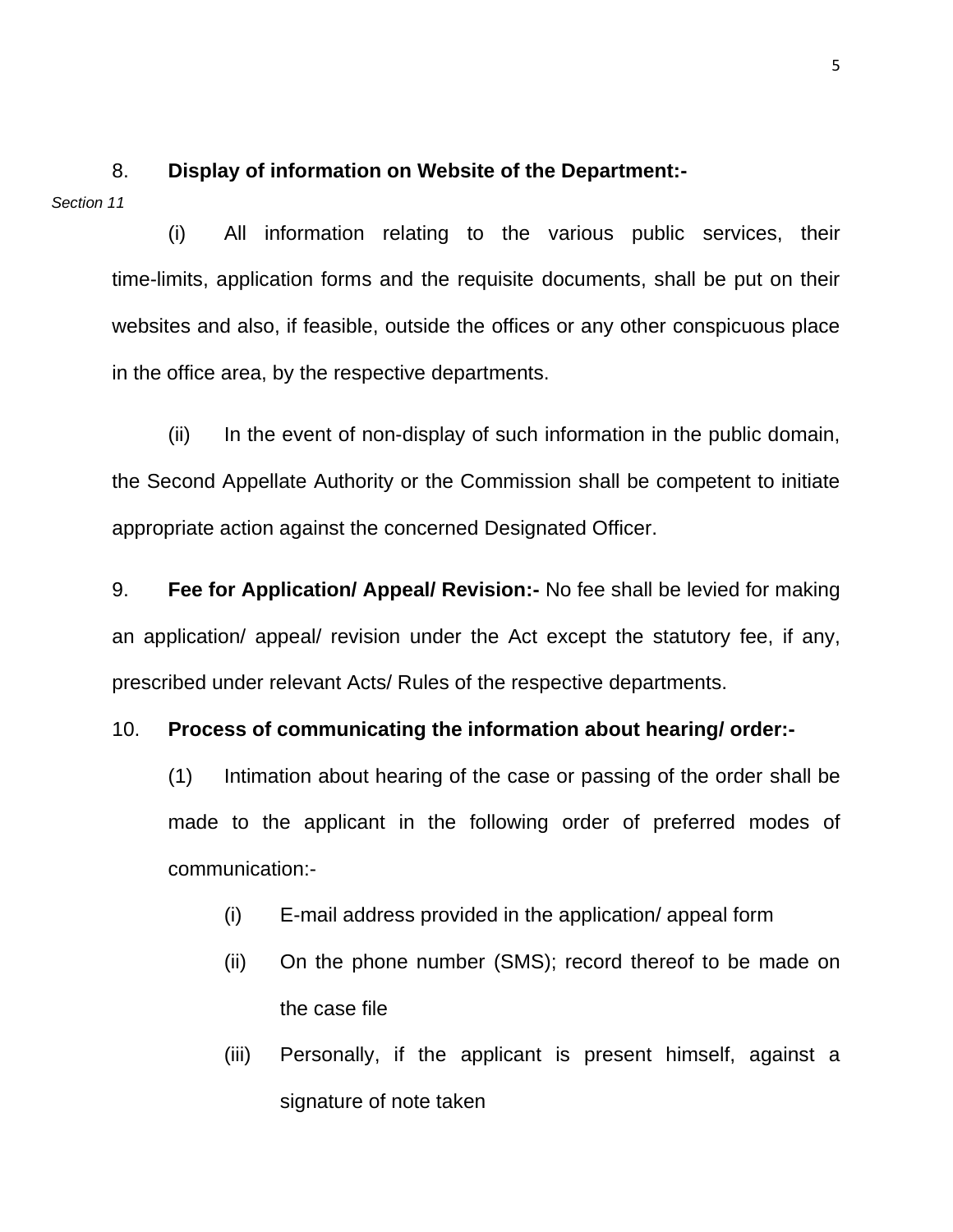(iv) Regd. post AD

Service of Notice for hearing, made through any of the above modes, shall be considered sufficient for the purposes of this Act.

(2) Intimation about the date of hearing shall be communicated to the applicant/Designated Officer and other concerned at least 03 days in advance.

### 11. **Procedure to be followed in the First/ Second Appeal:-**

(1) The appeal to the first and second appellate authority shall be made as per the prescribed format given at Form 'B' & 'C' respectively.

(2) Appellate authorities may summon the record of subordinate office(s) for adjudication of the appeal(s). In exceptional circumstances, any officer may be authorized for required investigation by the appellate authorities.

(3) The appellate authority (First or Second) may, if required, summon either in person or through their representative, the Designated Officer, the first appellate authority or any other officer involved in the process of providing such services, as the case may be.

(4) If the applicant or Designated Officer/appellate authority or other concerned officials either themselves or through their authorized representatives do not appear before the first or second appellate authority, then the case may be decided ex-parte in their absence.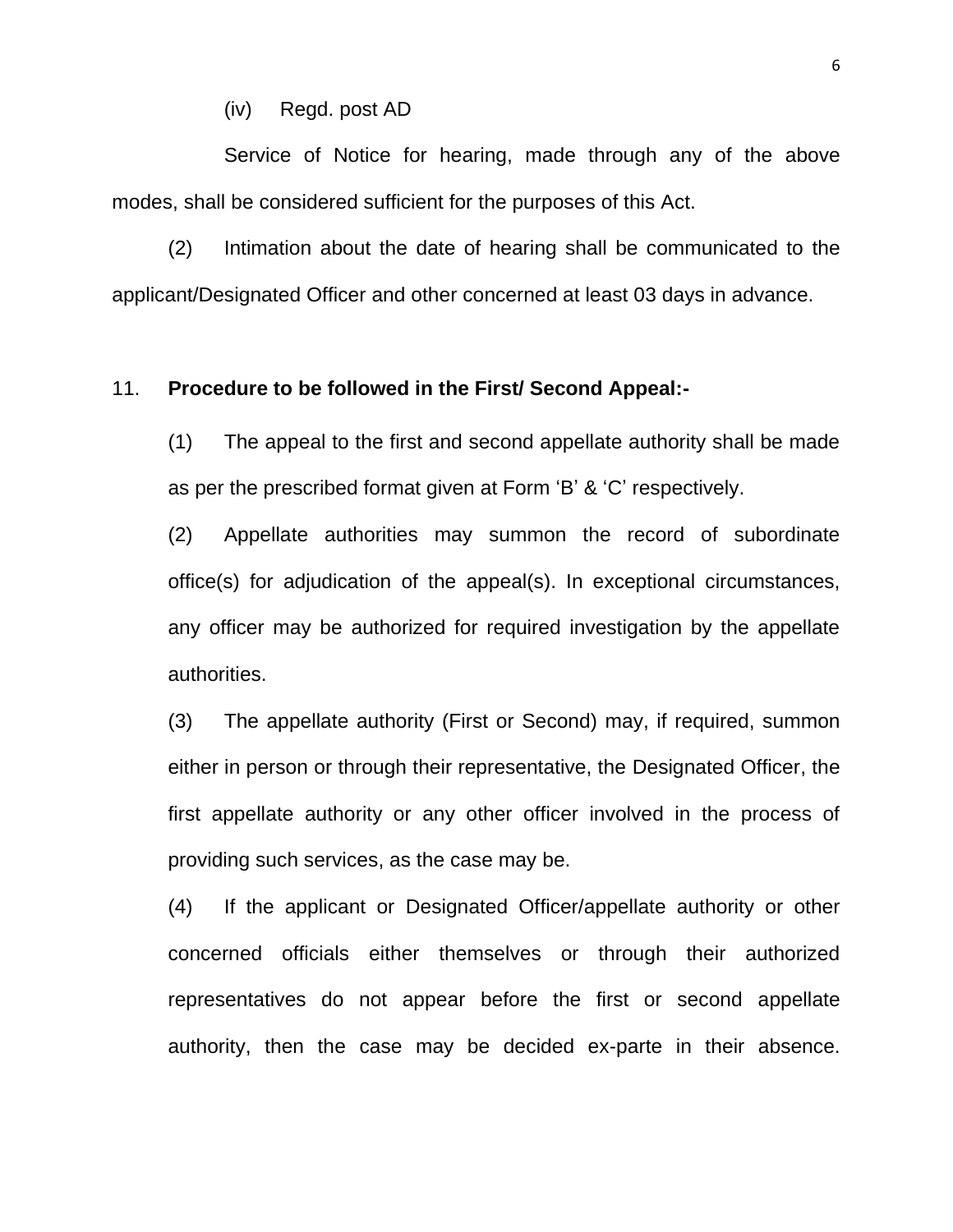However, if the parties are unable to be present for justified reasons, another opportunity may be given to them before proceeding ex-parte.

(5) No order shall be passed against any person or official without granting him an opportunity of being heard.

(6) The appellate authority (first or second) shall pass a well reasoned speaking order after due consideration of all the record produced before it. The order shall be read out in the open court and issued in writing.

(7) A copy of the order in the first or second appeal shall be given to the applicant, designated officer and/or any other official(s) concerned, without charging any fees.

### 12 **Recovery of Penalty**:-

1. In the case of imposition of penalty, the Second appellate Authority shall forward a copy of such order to the Administrative Department concerned with instructions to deduct the amount from the salary or remuneration of the Designated Officer and/or any other official involved in the process of providing such service against whom penalty has been awarded. A copy of such order shall also be endorsed to the Commission, for information.

 2. In the event of recommendations for disciplinary action against the Designated Officer and/or any other official, the Second Appellate Authority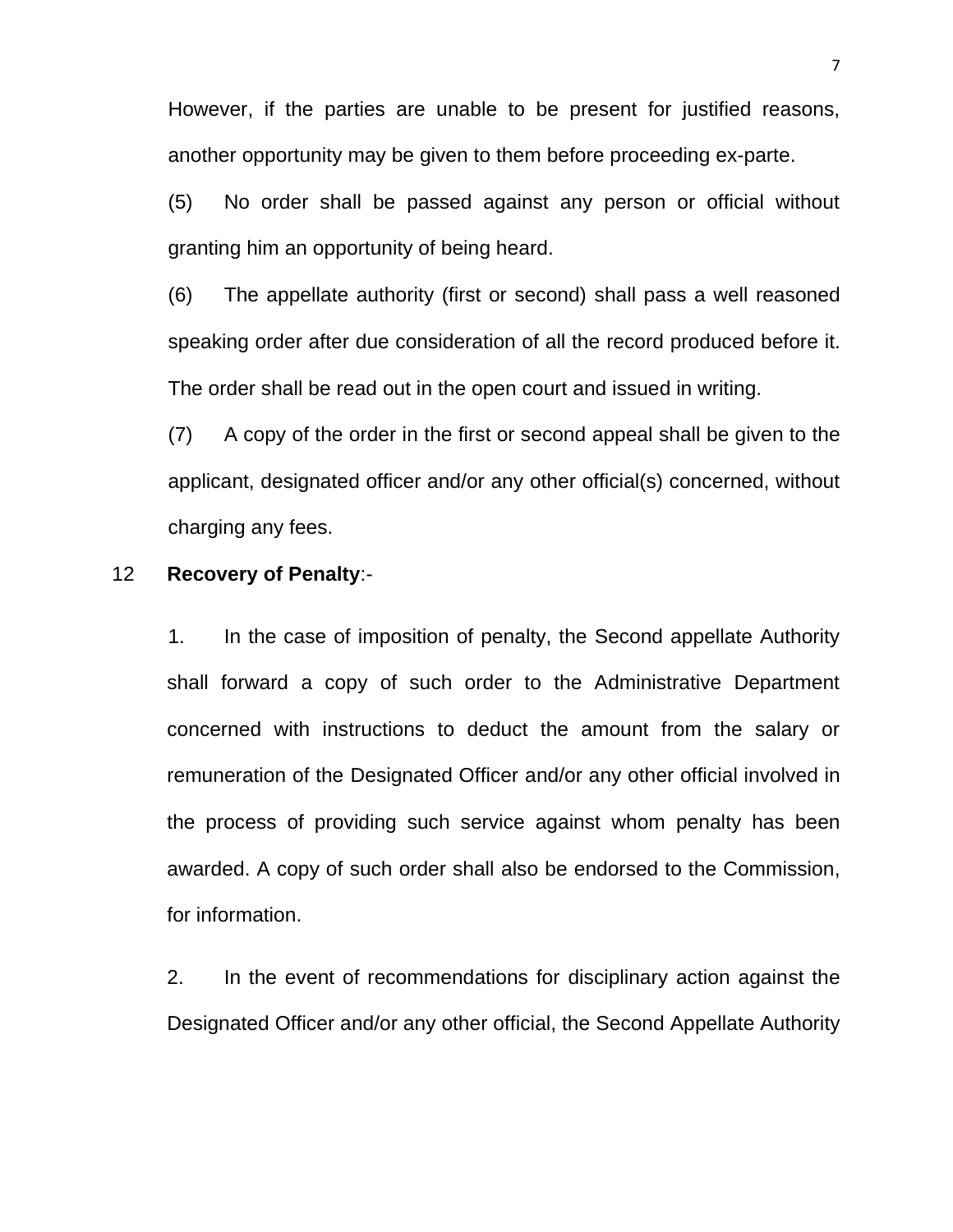shall send a copy of such order to the Administrative Department concerned as well as to the Commission.

3. The penalty imposed under the Act shall be recovered in proportion to be fixed by the Second Appellate Authority from the salary or remuneration of the Designated Officer and/or any other officer/official involved in the process of providing such service.

4. The concerned authority, to whom a copy of such order of Second Appellate Authority has been sent shall recover the penalty from the next salary/remuneration of the Designated Officer and/or any other officer/official involved in the process of providing such services, as decided by the Second Appellate Authority. The penalty so recovered shall be deposited in the receipt head of the State/ UT Government and a copy thereof shall be forwarded to the Second Appellate Authority.

5. In the event of award of compensation to the applicant/appellant by the Second Appellate Authority, the concerned authority shall make payment to the applicant/ appellant out of penalty imposed by it and deposit the balance amount in the receipt head of the State/UT as stipulated in the above said sub-rule. A copy of receipt of compensation paid shall be forwarded to the Second Appellate Authority by the department.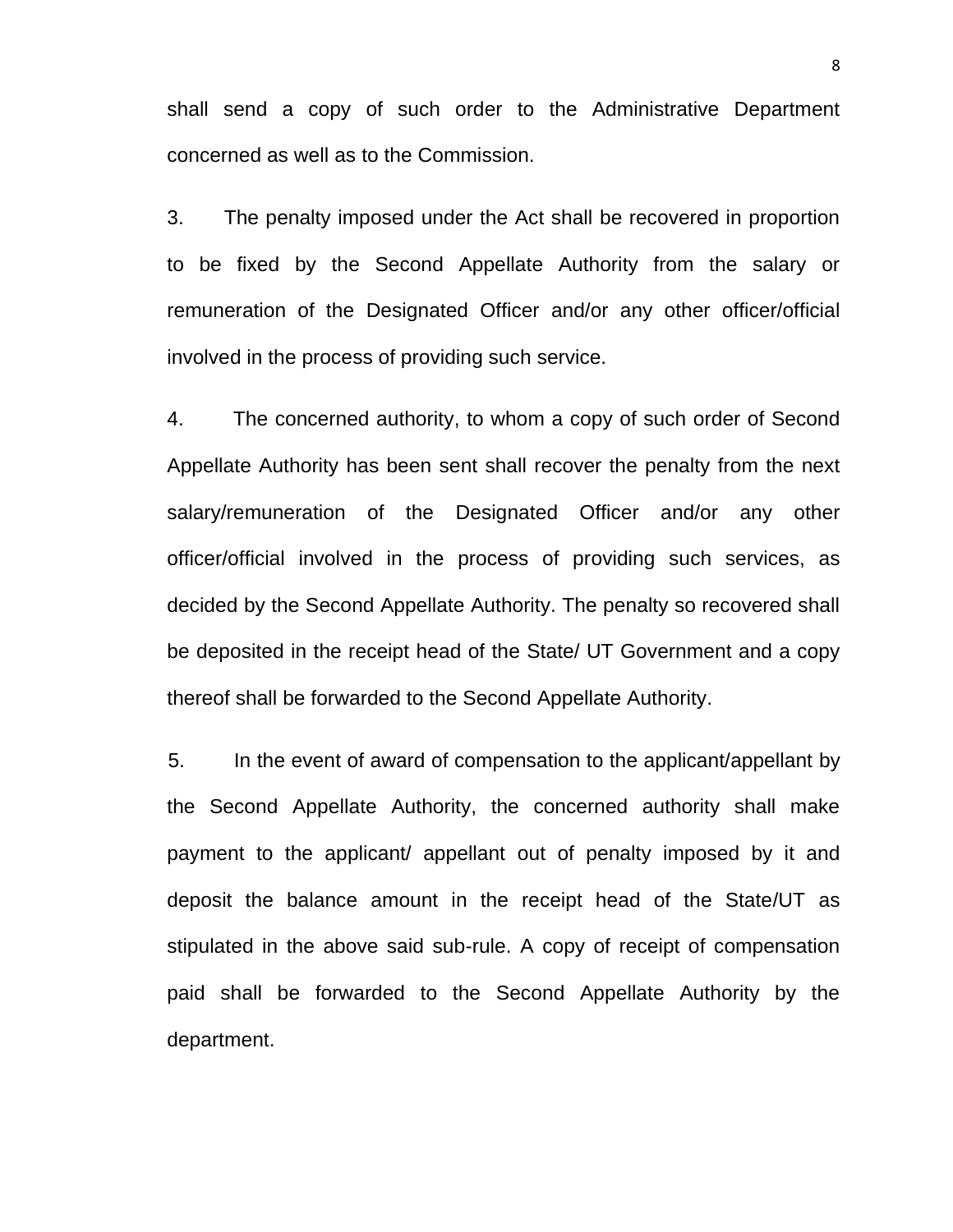#### 13 **REVISION**:-

*Section 10*

(1) An application for revision addressed to the Commission constituted under section 12 of the Act, shall be made in **Form D.**

(2) The applicant shall enclose a self attested copy of the order of the Second Appellate Authority against which the revision petition has been made.

(3) While deciding any application/ revision petition, in order to ascertain the facts, the Commission may authorize an officer to enquire into the matter. The officer, to whom such an inquiry is entrusted, shall submit report to the Commission within a maximum period of fifteen days.

(4) The Commission shall decide the application/ revision petition on the basis of the relevant record available before it.

14 **Salary, allowances and conditions of service of the officers and other**  *Section 15 (6)*

**employees:-** The employees appointed on deputation from any department of the State/ UT Government, Board, Corporation or other statutory body of the State/ UT Government, shall be paid such salaries and allowances as admissible to them under the Rules applicable to their Service and they shall be governed under the said rules and relevant instructions issued by the State/ UT Government from time to time. The Commission may also employ retired employees of the State/ UT Government, Board, Corporation or other statutory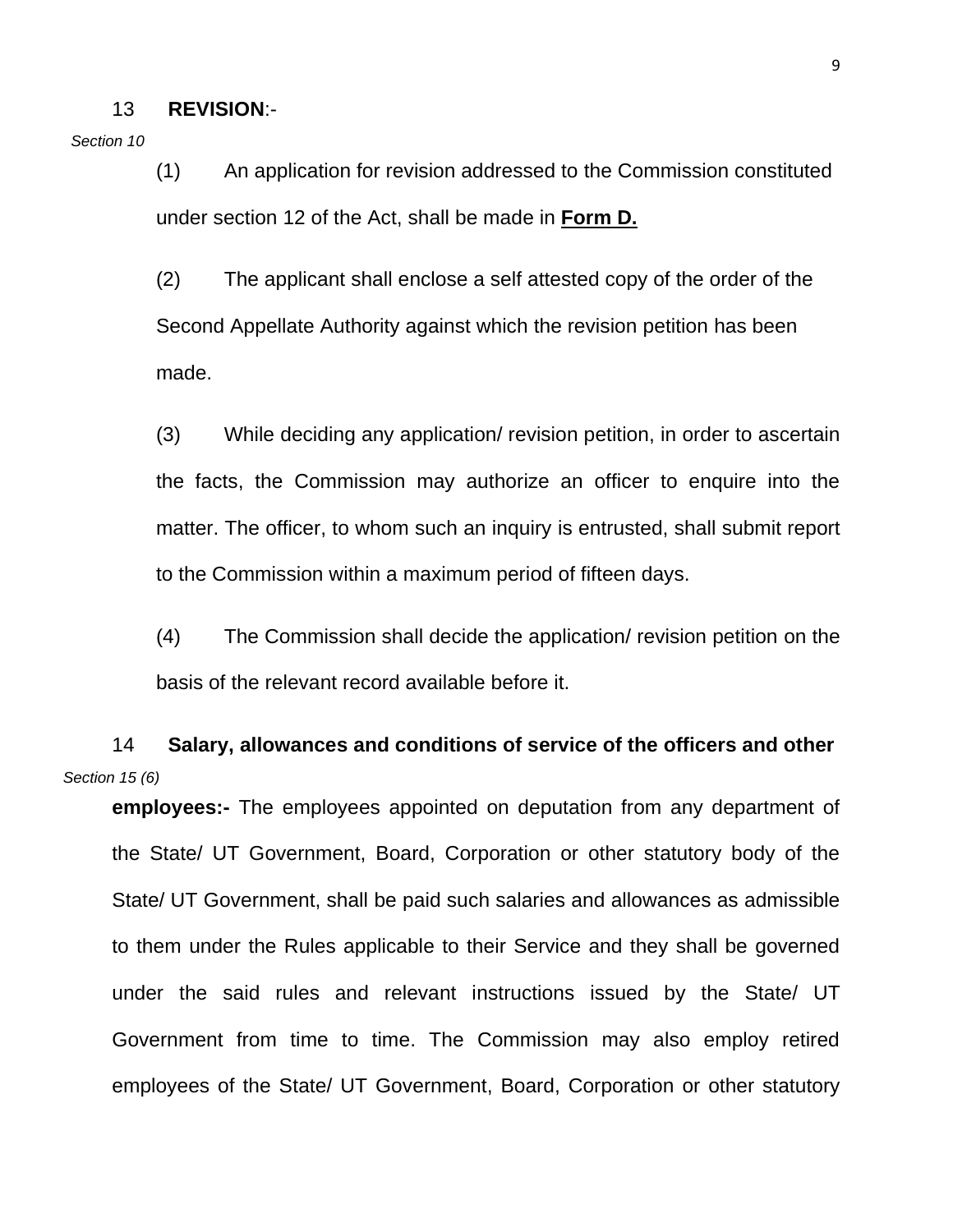body of the State/UT Government for a period of 05 years or till the age of sixtyfive, whichever is earlier, as per relevant instructions issued by the State/UT Government from time to time on contractual service or for outsourcing of the officials.

## 15. **Suo-moto notice by the Commission**:- The Commission may take suo-*Section 17(I)(b)*

moto notice in such cases where an application/appeal is not decided by the Designated Officer/ Appellate Authority within the stipulated period and there is an unreasonable delay in disposal of such an application/appeal. On finding any lapse, the Commission may pass appropriate orders in this regard as it may deem fit.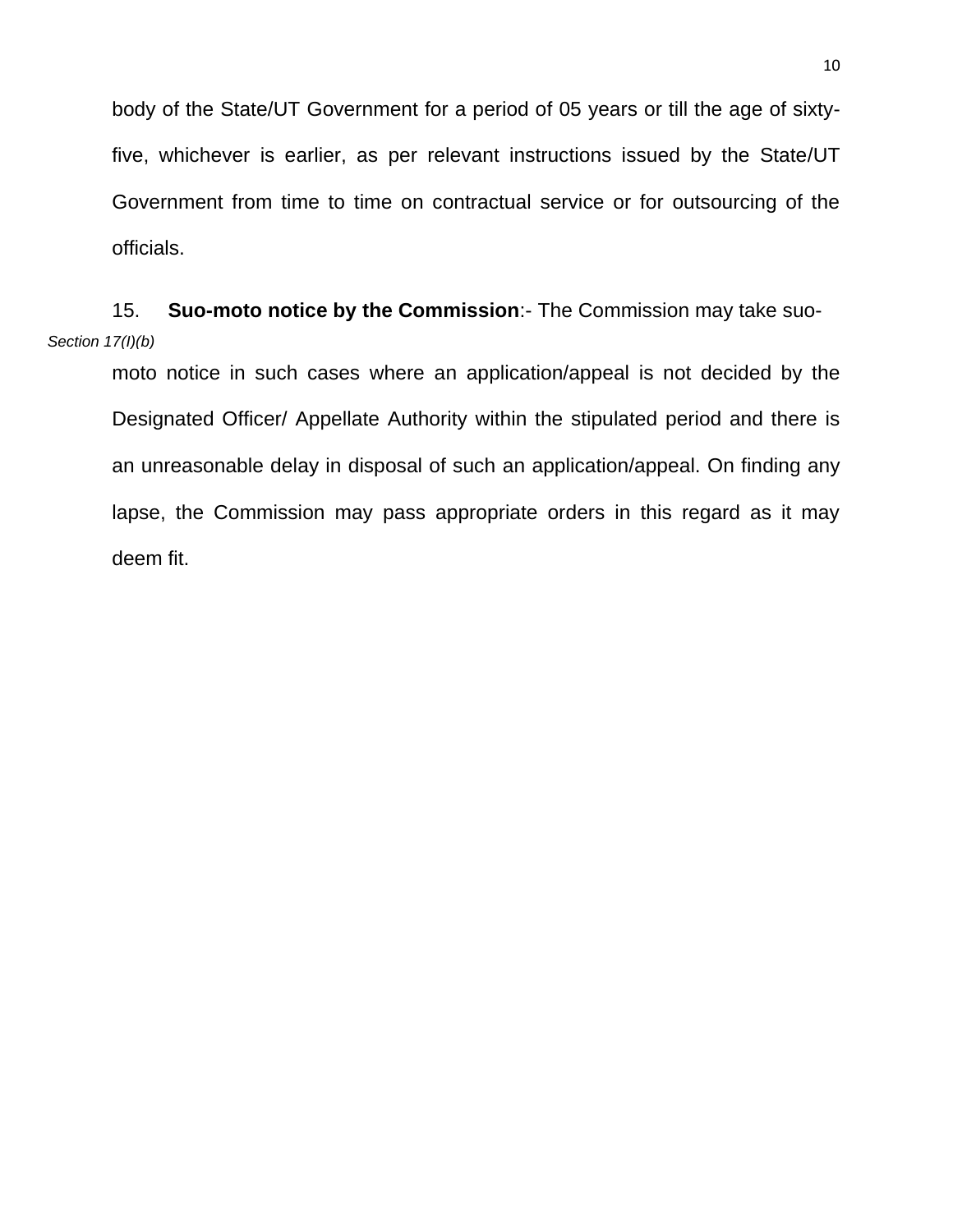# **FORM 'A'**

### **(See Rule 4)**

# **RECORD TO BE MAINTAINED BY THE DESIGNATED OFFICER**

| S.<br>No. | Name of the Name of<br><b>Applicant</b><br>with contact<br>email /<br>no.<br>address | <b>Service</b><br><b>Applied</b><br>for | of<br><b>Date</b><br><b>Receipt</b><br><b>of</b><br><b>Application</b> | <b>Date</b><br><b>Disposal</b><br>of<br><b>Application</b> | of   Remarks: Whether<br>service provided or<br><b>Application rejected</b><br>(with reasons) |
|-----------|--------------------------------------------------------------------------------------|-----------------------------------------|------------------------------------------------------------------------|------------------------------------------------------------|-----------------------------------------------------------------------------------------------|
|           |                                                                                      |                                         |                                                                        |                                                            |                                                                                               |
|           |                                                                                      |                                         |                                                                        |                                                            |                                                                                               |
|           |                                                                                      |                                         |                                                                        |                                                            |                                                                                               |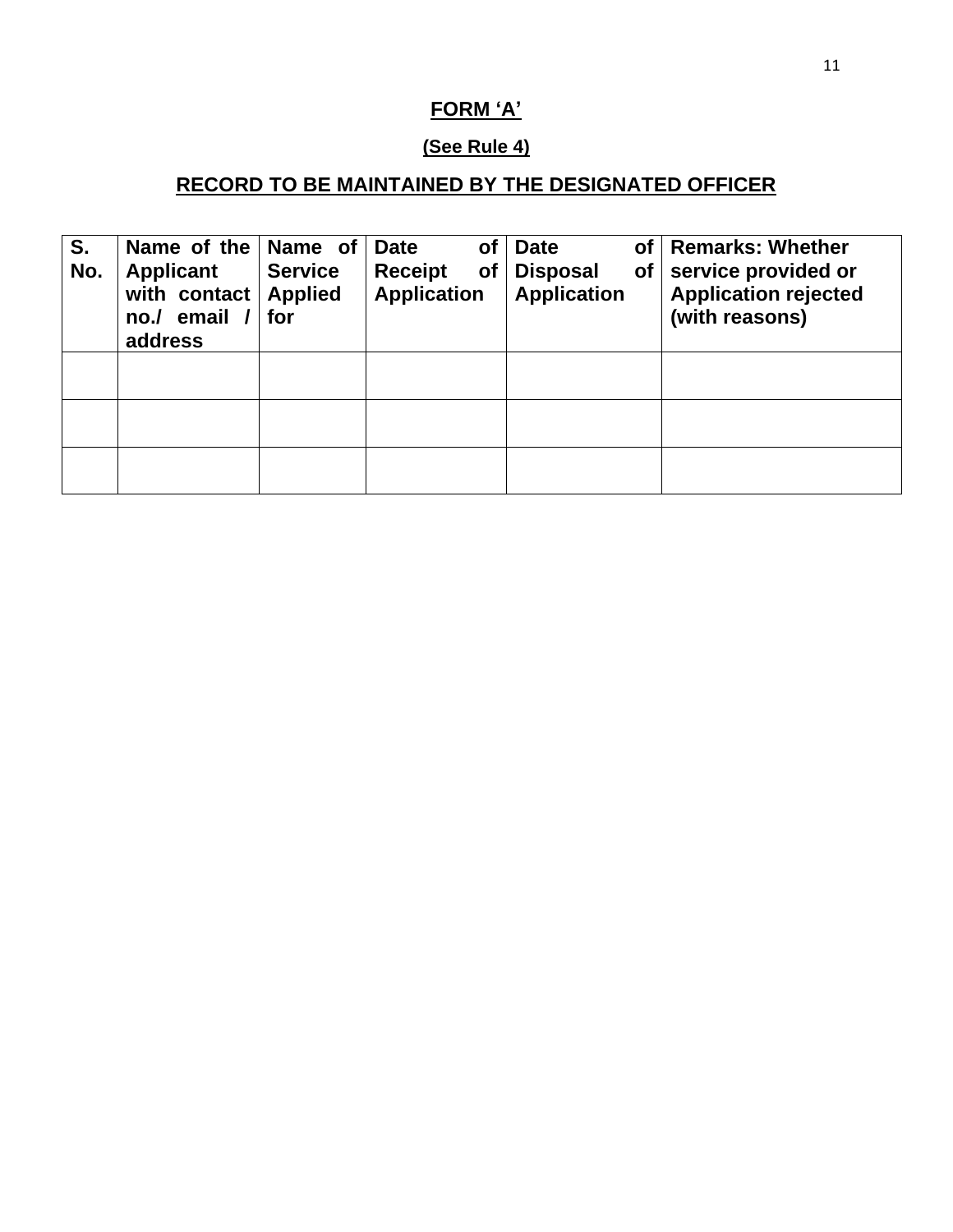### **FORM – 'B'**

### **(See Rule – 11)**

Following information shall be included in the Application for Appeal to the First Appellate Authority:

- (1) Name & address of the Applicant/ Appellant
- (2) Name & address of the Designated Officer against whose decision the first appeal is being made
- (3) Gist of the order against which the first appeal lies (copy of the impugned order of the designated officer to be enclosed)
- (4) Date of application along with name and address of the Designated Officer if the appeal is made against non-receipt of acknowledgement of the application
- (5) Grounds for first appeal:
- (6) Relief asked for:
- (7) Any other relevant information that may be necessary for determining the first appeal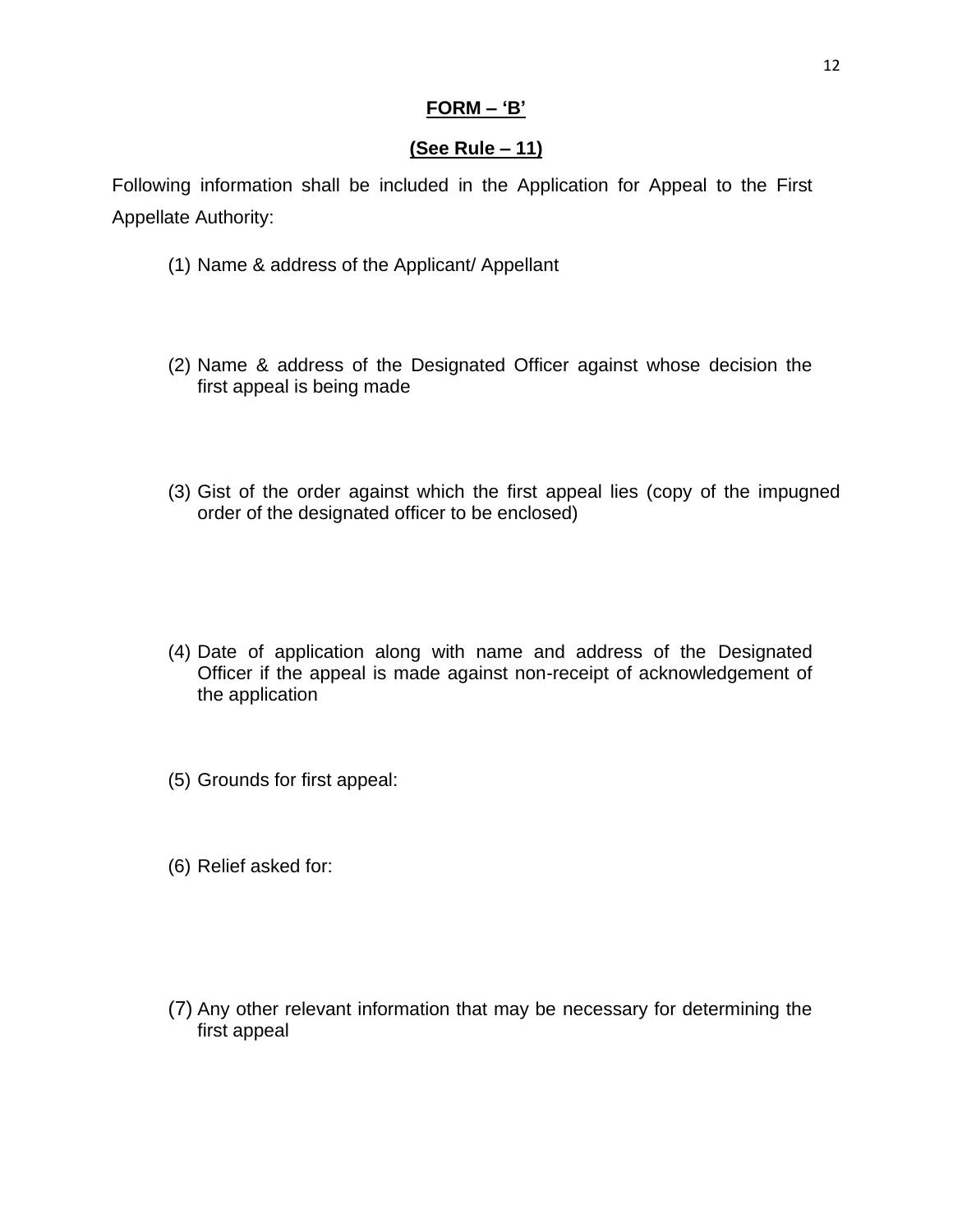### **FORM – 'C'**

### **(See Rule – 11)**

Following information shall be included in the Application for Appeal to the Second Appellate Authority:

- (1) Name & address of the Applicant/ Appellant
- (2) Name & address of the First Appellate Authority against whose decision the second appeal is being made
- (3) Gist of the order against which the second appeal lies (copy of the impugned order of the First Appellate Authority to be enclosed)
- (4) Date of application along with name and address of the designated officer if the appeal is made against non-receipt of acknowledgement of the application
- (5) Grounds for second appeal:
- (6) Relief asked for:
- (7) Any other relevant information that may be necessary for determining the second appeal